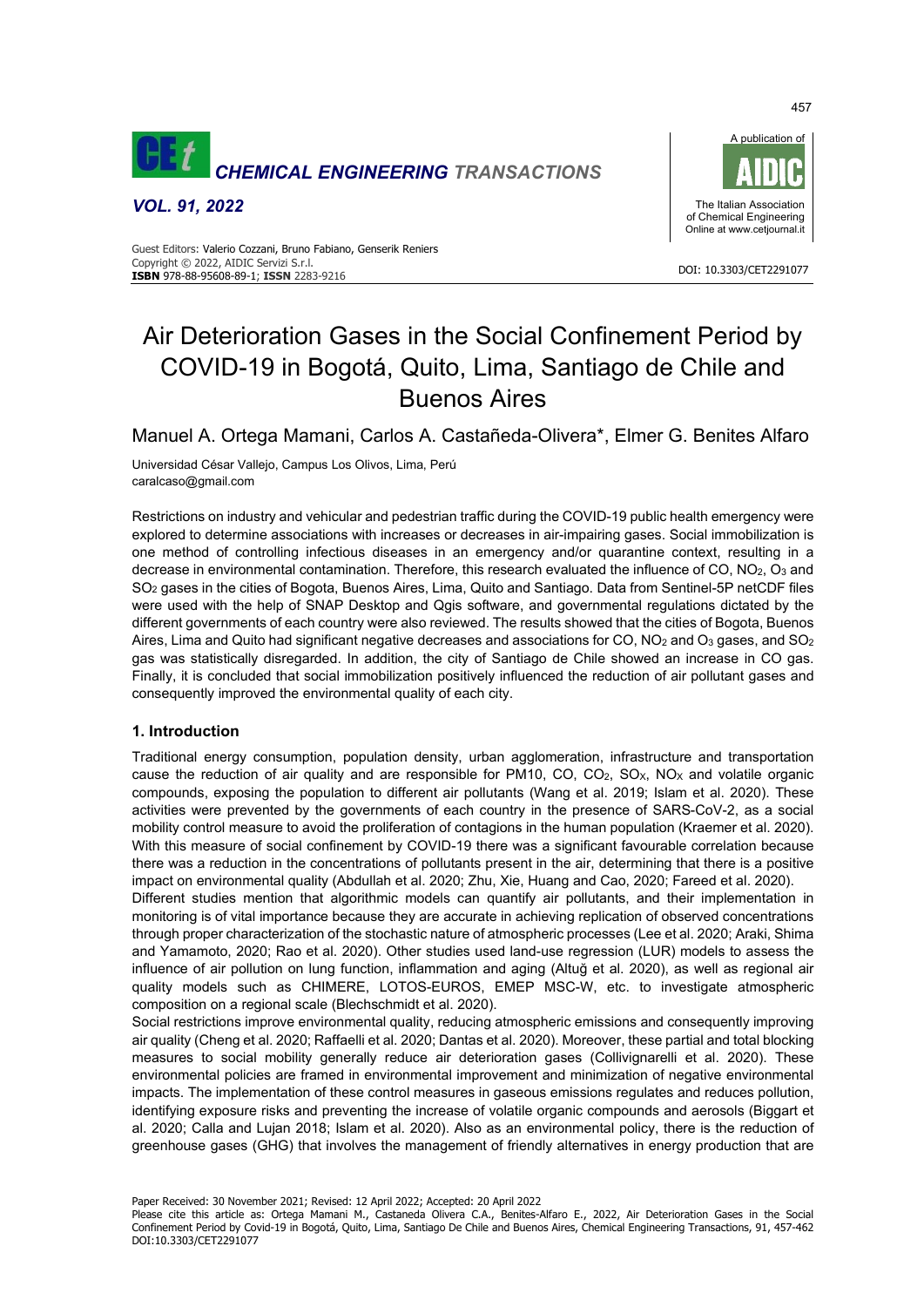embodied in the improvement of the environment (Akdag and Yildirim, 2020; Ma and Kang, 2020; Shi and Brasseur, 2020).

Incomplete combustion of hydrocarbons from sources such as transportation, industry and living areas produce secondary pollutants that pose a risk to ecosystems through so-called acid rain (Panagi et al. 2020; Feng et al. 2020). This exposure to harmful particles and gases contributes to the presence of cardiovascular and respiratory diseases, and also contributes to increased cases of COVID-19 contagion, which has generally been found to be associated with more severe coronavirus outcomes (Moelling and Broecker, 2020; Isaifan, 2020; Fareed et al. 2020). Transportation and industrial activity constitute the most important sources of CO, NO<sub>x</sub>, hydrocarbon, PM, and smog emissions, causing air quality decline in urban cities (Aguilera et al. 2018; Angatha and Mehar, 2019). On the other hand, emissions from vehicular traffic during the period of social confinement by COVID-19 were decreased and showed positive effects on air quality (Gautam, 2020; Andersson et al. 2020). For the aforementioned reasons, the research determined the level of reduction of gases that deteriorate the atmosphere with the use of satellite images obtained from the Sentinel-5P sensor of the European Space Agency (ESA) Copernicus platform, in the context of social confinement by COVID-19 in the cities of Bogota, Quito, Lima, Santiago de Chile and Buenos Aires. For this purpose, the governmental regulations issued in each of the study countries were reviewed and the SNAP Desktop and Qgis programs were used for data and information analysis.

## **2. Materials and methods**

## **2.1 Study area**

The study area included the most important cities (capitals) of the countries of Colombia, Ecuador, Peru, Chile and Argentina, which are located in the South American region of the American continent. These cities correspond to Bogotá, Quito, Lima, Santiago de Chile and Buenos Aires.

#### **2.2 Obtaining the concentration values of the gases**

The main sources of  $NO<sub>X</sub>$  emissions are industries and transportation; for CO, transportation and power generation; for CO2 and SO2, fossil fuel, construction cement, vehicle combustion and power generation; for particulate matter (PM10, PM 2.5 and others), emissions from vehicle exhaust, construction, improper disposal of solid waste, among others. The concentration values of air-deteriorating gases (SO<sub>2</sub>, NO<sub>2</sub>, O<sub>3</sub> and CO) were obtained from the .netCDF files of the Copernicus platform. These files store the information of the different atmospheric components obtained by the Copernicus program of the European Space Agency that has the Sentinel-5P Pre-Operations Data Hub service (Richter, 2015). In the research, 4 groups with different study periods were worked to make the comparisons and determine the increase and/or decrease of gas concentrations in each city (Table 1).

| Groups | Date range              | Time (weeks) |
|--------|-------------------------|--------------|
|        | 15-03-2019 / 28-03-2019 |              |
|        | 01-03-2020 / 14-03-2020 |              |
| 3      | 15-03-2020 / 28-03-2020 |              |
| Δ      | 29-03-2020 / 11-04-2020 |              |

### **2.3 Sentinel-5P image processing**

The Sentinel-5P images were downloaded taking into consideration the processing level, the detection period and the quadrant of the study area. SNAP Desktop Software was used to extract the information from the .netCDF files and project them to the WGS-84 system. In addition, Qgis software was used to create the point shape of the cities and store the data in the .dbf files to be later worked in Microsoft Excel. Finally, data recording was performed with the values of the gases studied to perform the statistical analysis.

### **2.5 Descriptive and inferential statistical analysis**

The Shapiro-Wilk statistic was used for normality and Levene's statistic for data homogeneity. In addition, Pearson's correlation was used for parametric data and Spearman's correlation for nonparametric data.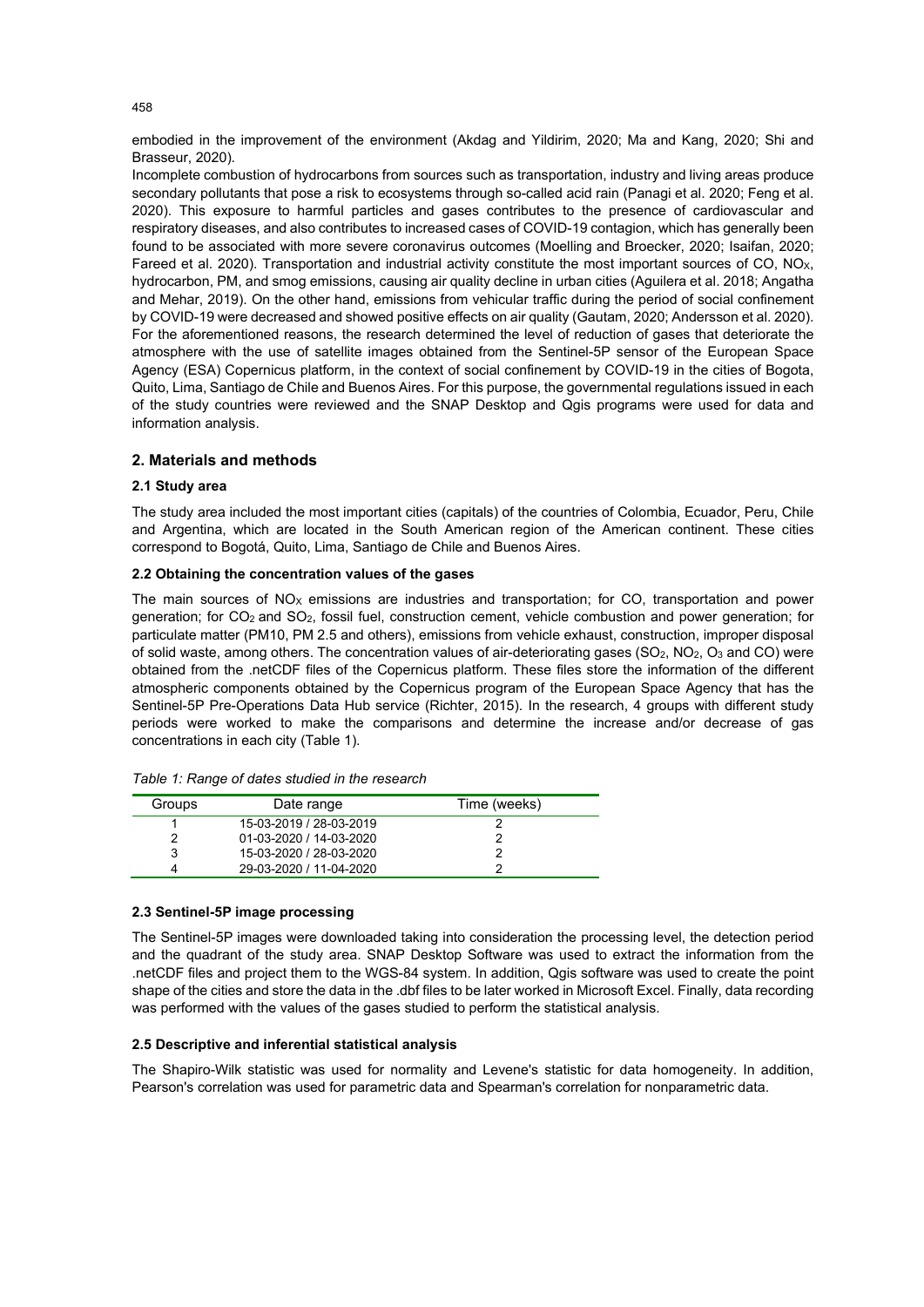## **3. Results and discussion**

## **3.1 Pearson's and Spearman's correlations**

For the statistical analysis, NO<sub>2</sub> and O<sub>3</sub> gases were used in the cities of Bogotá, Quito, Lima, Santiago de Chile and Buenos Aires. The CO gas was worked in the cities of Bogota, Quito, Lima and Santiago de Chile. For  $SO_2$ gas, the data were disregarded because they did not have a good significance. Table 2 shows the Pearson and Spearman correlation coefficients for the gases studied in the different cities.

| Gas             | City                | Correlation |       |          |       | Regression |           |
|-----------------|---------------------|-------------|-------|----------|-------|------------|-----------|
|                 |                     | Pearson     | Sig   | Spearman | Sig   | $R^2$      | Sig ANOVA |
| NO <sub>2</sub> | Lima                | $-0.569$    | 0.000 |          |       | 0.511      | 0.000     |
|                 | Quito               | $-0.632$    | 0.000 |          |       | 0.370      | 0.003     |
|                 | Bogotá              | $-0.604$    | 0.000 |          |       | 0.333      | 0.005     |
|                 | Santiago            | $-0.318$    | 0.048 |          |       | 0.101      | 0.048     |
|                 | <b>Buenos Aires</b> |             |       | $-0.678$ | 0.000 | 0.462      | 0.899     |
| SO <sub>2</sub> | Lima                |             |       | 0.187    | 0.171 | 0.083      | 0.163     |
|                 | Quito               | $-0.020$    | 0.896 |          |       | 0.007      | 0.692     |
|                 | Bogotá              | 0.123       | 0.431 |          |       | 0.041      | 0.334     |
|                 | Santiago            |             |       | 0.153    | 0.273 | 0.191      | 0.029     |
|                 | <b>Buenos Aires</b> | $-0.017$    | 0.924 |          |       | 0.009      | 0.654     |
| CO              | Lima                |             |       | $-0.400$ | 0.010 | 0.174      | 0.007     |
|                 | Quito               | $-0.636$    | ,000  |          |       | 0.410      | 0.001     |
|                 | Bogotá              | $-0.663$    | ,000  |          |       | 0.501      | 0.000     |
|                 | Santiago            | 0.455       | .001  |          |       | 0.364      | 0.003     |
|                 | <b>Buenos Aires</b> |             |       | $-0.221$ | 0.299 | 0.051      | 0.287     |
| O3              | Lima                | $-0.534$    | 0.000 |          |       | 0.325      | 0.002     |
|                 | Quito               |             |       | $-0.410$ | 0.003 | 0.372      | 0.001     |
|                 | Bogotá              | $-0.542$    | 0.000 |          |       | 0.225      | 0.014     |
|                 | Santiago            | $-0.663$    | 0.000 |          |       | 0.532      | 0.000     |
|                 | <b>Buenos Aires</b> | $-0.620$    | 0.000 |          |       | 0.423      | 0.000     |

*Table 2: Summary of correlation coefficients*

From Table 2 it was observed that the Pearson correlation showed a strong negative association for  $NO<sub>2</sub>$  gas in all cities and a moderate negative association in Santiago. For  $SO<sub>2</sub>$  gas, no city met the significance level. For CO gas, there was a strong negative association in Quito and Bogota and a moderate positive association in Santiago. For O<sub>3</sub> gas, the cities of Lima, Bogota, Santiago and Buenos Aires had a strong negative association. On the other hand, Spearman's correlation showed a strong negative association for NO<sub>2</sub> gas in the city of Buenos Aires. For SO<sub>2</sub> gas, the city of Santiago did not meet the significance level. For CO gas, the city of Buenos Aires did not meet the significance level. For  $O<sub>3</sub>$  gas, the city of Quito had a moderate negative association and met the significance level.

## **3.2 Level of increase or decrease in NO2, CO and O3 gases**

Figure 3 shows the average concentration of the medians of the gases in each city studied. Concerning the concentration of NO2 gas, it is observed that the medians are reduced as the sanitary measures are implemented in the cities of Lima, Quito, Bogota, Santiago and Buenos Aires. In addition, it is shown that the city with the highest  $NO<sub>2</sub>$  concentration is Santiago and the city with the lowest concentration is Quito.

For the concentration of CO gas, it was observed that the concentration values are decreasing in the cities of Lima, Quito, Bogota, and only in Santiago is there a pattern of increase in the medians. In the case of Santiago, the increase in CO is due to the social mobilizations (marches, strikes, demonstrations or others) carried out during the months of October 2019 until March 2020. These protests revolved around the constituent process of drafting a new constitution until March 18, 2020 when the Chilean government decreed a state of constitutional exception of catastrophe for a period of 90 days. In addition, it is shown that the city with the highest concentration of CO is the city of Lima and the city with the lowest concentration is Santiago.

Finally, concerning concentration of  $O_3$  gas, the values reflected that the medians have greater variability and decrease in the fourth group, as in the cities of Lima, Quito, Bogota, Santiago and Buenos Aires. In addition, it is shown that the city with the highest  $O<sub>3</sub>$  concentration is the city of Buenos Aires and the city with the lowest concentration is Quito.

Air quality during the COVID-19 pandemic was also analyzed in 22 Indian cities for the period 2017 to 2020, showing insufficient changes in  $SO_2$ , a decrease of 10% in CO and 18% in  $NO_2$ , and an exceptionally increase by 17% in O<sub>3</sub> (Sharma et al. 2020). Similarly, analysis of air quality in 120 cities in China, in the period from January 23 to February 29, 2020, showed positive associations in CO, NO<sub>2</sub> and O<sub>3</sub>, and a negative association in SO2 (Zhu, Xie, Huang and Cao, 2020). In Rio de Janeiro, air quality during the period from March 2 to April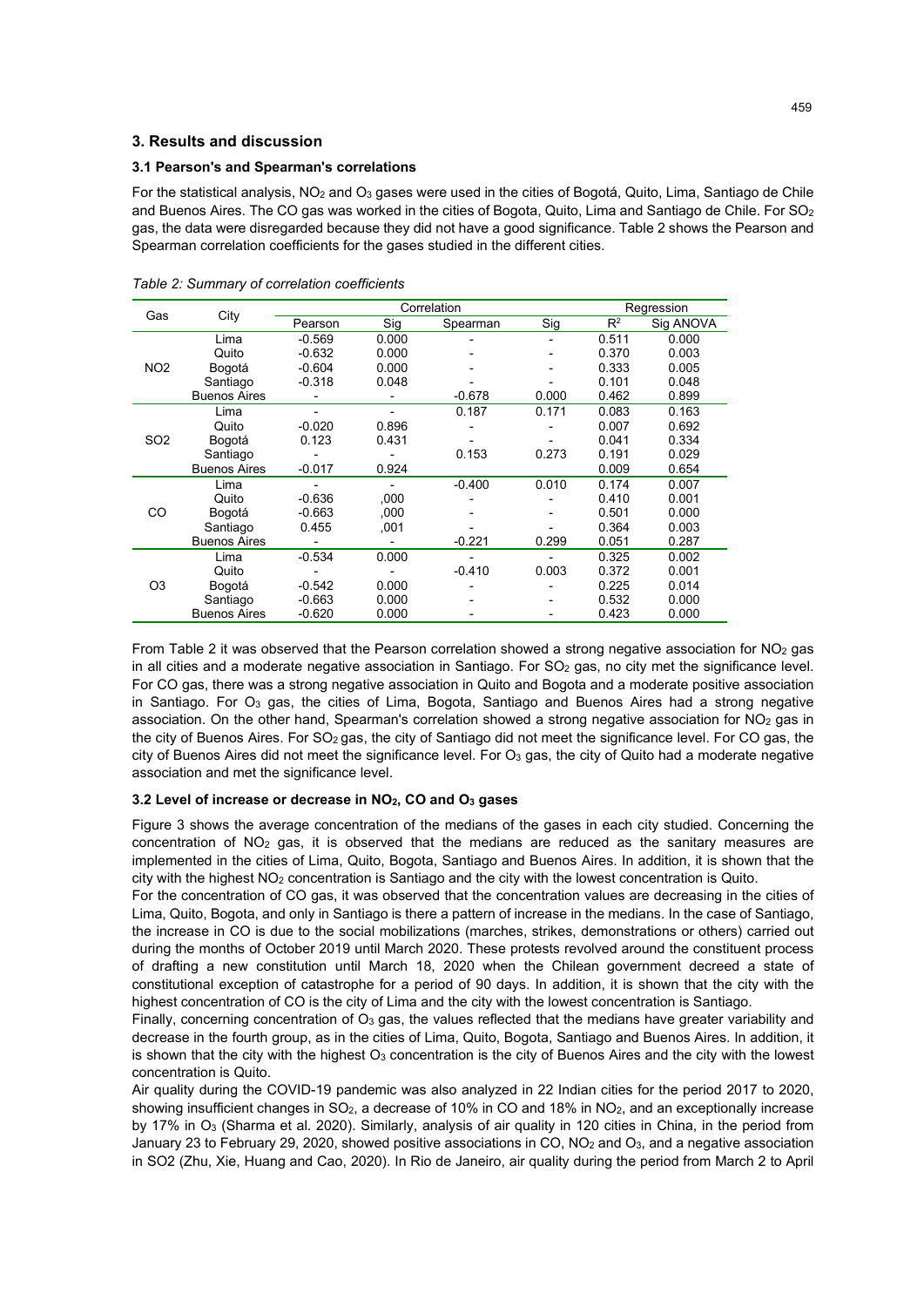16, 2020 showed significant levels of reduction in CO and NO2 generated by industrial activity and diesel, in addition to the increase in  $O_3$  due to the decrease in NO<sub>X</sub> levels (Dantas et al. 2020). Likewise, the air quality in Milan for the period from January 1 to April 10, 2020, determined a significant reduction in CO and NO<sub>x</sub>, an increase in  $O_3$ , and also  $SO_2$  remained unchanged in the peripheral areas (Collivignarelli et al. 2020). Some meteorological variables such as wind and temperature were considered in the mentioned studies, and the changes in SO2 could be due to the restrictions applied in power plants, non-suspended industrial activities and the operation of some hydrocarbon companies during the quarantine (Sharma et al. 2020).



*Figure 1: Increase or decrease in the concentration of air pollutant gases (NO2, CO and O3) during the range of dates (groups 1, 2 and 3) studied* 

Public policies applied as a measure to reduce polluting gases must integrate industrial processes in CO<sub>2</sub> emissions and absorption, since energy resource consumption in the industrial and transportation sectors is based mainly on coal, oil and/or natural gas. Therefore, socioeconomic indicators (energy consumption) and transport demand contribute to estimate air pollutants (NO<sub>X</sub>, CO, SO<sub>2</sub>, O<sub>3</sub>, particulate matter) in order to develop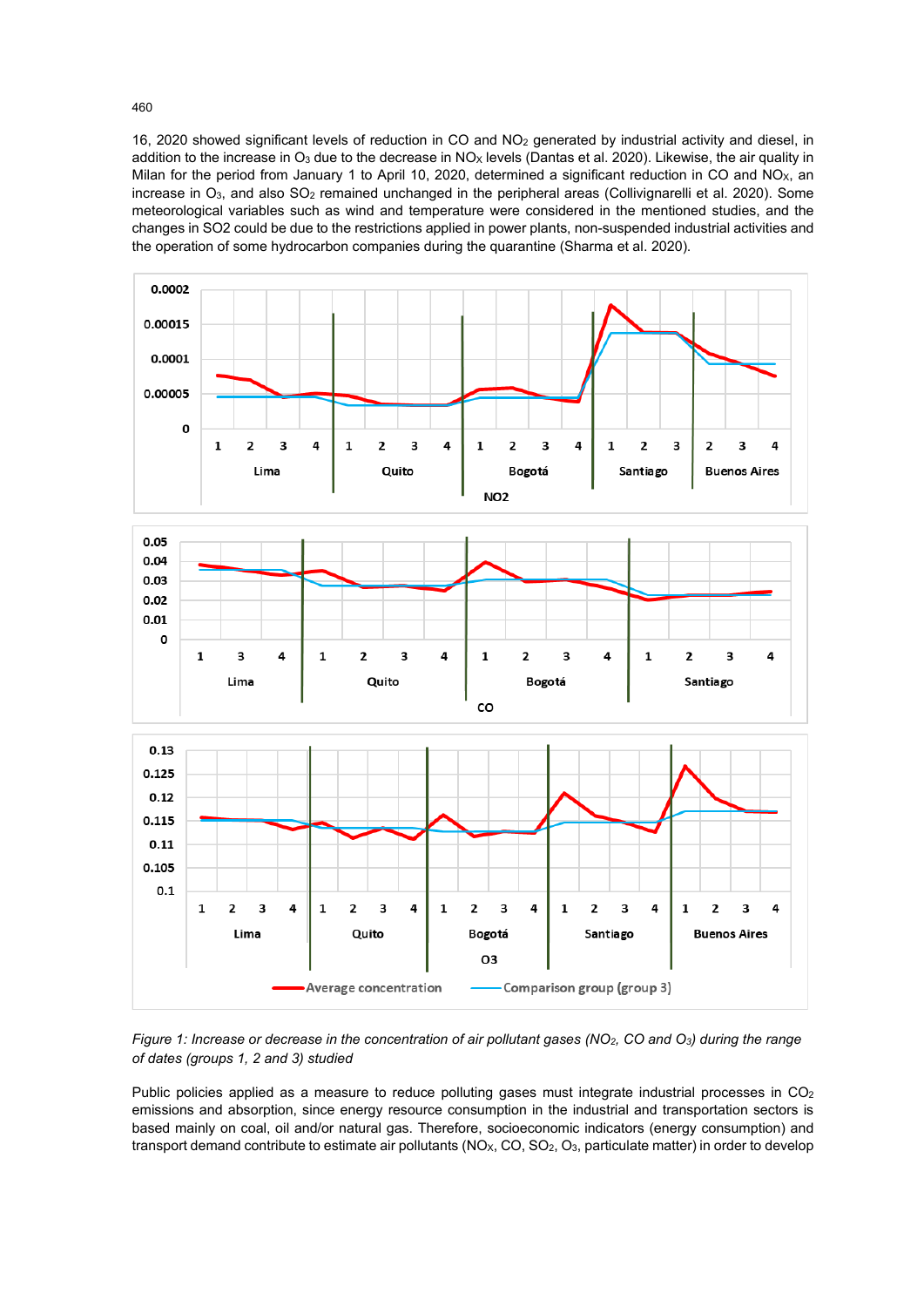scenarios to reduce and control greenhouse gas emissions (Geng and Meng, 2018; Atkins et al., 2018; Tran, 2019; Wang et al., 2019).

## **4. Conclusions**

NO<sub>2</sub>, CO and O<sub>3</sub> gases decreased in all cities except for the city of Santiago where CO gas increased. Pearson and Spearman statistics showed significant negative associations between strong and moderate. On the other hand, the values for  $SO<sub>2</sub>$  gas were disregarded because they did not present significantly important values. It was observed that there are associations in the concentrations of gases that deteriorate the air and compliance with the policies and/or regulations issued by the different governments. Regarding the concentration of  $NO<sub>2</sub>$ gas, it was observed that the values of the concentrations were decreasing, with the city of Santiago de Chile having the highest concentration and the city of Quito having the lowest concentration. For the concentration of CO gas, it was observed that the concentration values also decreased, with the city of Lima having the highest concentration and the city of Santiago de Chile having the lowest concentration. Finally, concerning the concentration of  $O_3$  gas, the values reflected that the concentrations had greater variability, with the city of Buenos Aires having the highest concentration and the city of Quito having the lowest concentration.

## **Acknowledgments**

The authors would like to thank "Investiga UCV" of the Universidad César Vallejo for financial support for the publication of this research.

#### **References**

- Abdullah, S., Mansor, A. A., Napi, N. N. L. M., Mansor, W. N. W., Ahmed, A. N., Ismail, M., Ramly, Z. T. A., 2020, Air quality status during 2020 Malaysia movement control order (MCO) due to 2019 novel coronavirus (2019- nCoV) pandemic, Science of the Total Environment, 729, 139022.
- Aguilera Sammaritano, Mariela; Bustos, D.; Poblete, A., Wannaz, E., 2018, Elemental Composition of PM2.5 in the Urban Environment of San Juan, Argentina, Environmental Science & Pollution Research, 25 (5), 4197– 4203.
- Akdag, Saffet, Yildirim, Hakan, 2020, Toward a sustainable mitigation approach of energy efficiency to greenhouse gas emissions in the European countries, Heliyon, 6 (3), e03396.
- Altuğ, Hicran; Fuks, Kateryna; Hüls, Anke; Mayer, Anne-Kathrin; Tham, Rachel; Krutmann, Jean; SchikowskI, Tamara, 2020, Air pollution is associated with depressive symptoms in elderly women with cognitive impairment, Environment International, 136, 105448.
- Andersson, Eva; Ögren, Mikael; Molnár, Peter; Segersson, David; Rosengren, Annika; Stockfelt, Leo, 2020, Road traffic noise, air pollution and cardiovascular events in a Swedish cohort, Environmental Research, 185, 109446.
- Angatha, Rama Kanth, Mehar, Arpan, 2019, Impact of vehicles on urban air quality: predictive assessment with an application to Tirumala. International Journal for Traffic and Transport Engineering, 9 (4), 397-407
- Araki, Shin; Shima, Masayuki; Yamamoto, Kouhei, 2020, Estimating historical PM2.5 exposures for three decades (1987 2016) in Japan using measurements of associated air pollutants and land use regression, Environmental Pollution, 263, 114476.
- Atkins, M. J., Neale, J. R., Wu, Y. H., Walmsley, M. R., 2018, Regional and national greenhouse gas emissions reduction planning, Chemical Engineering Transactions, 70, 19-24.
- Biggart, Michael, Stoker, J., Doherty, R., Wild, O., Hollaway, M., Carruthers, D., Li, J., Zhang, Q., Wu, R., Kotthaus, S., Grimmond, S., Asquires, F., Lee, J., SHI, Z., 2020, Street-scale air quality modelling for Beijing during a winter 2016 measurement campaign, Atmospheric Chemistry & Physics, 20 (5), 2755-2780.
- Blechschmidt, Anne-Marlene; Arteta, J.; Coman, A.; Curier, L.; Eskes, H.; Foret, G.; Gielen, C.; Hendrick, F.; Marécal, V.; Meleux, F.; Parmentier, J.; Peters, E.; Pinardi, G.; Piters, A.; Plu, M.; Richter, A.; Segers, A.; Sofiev, M.; Valdebenito, A.; Roozendael, M.; Vira, J.; Vlemmix, T.; Burrows, J., 2020, Comparison of tropospheric NO2 columns from MAX-DOAS retrievals and regional air quality model simulations, Atmos. Chem. Phys. Discuss, 20, 2795-2823.
- Calla DurandaL, Lucía, Luján Pérez, Marcos, 2018, Inventario de emisiones de fuentes móviles con una distribución espacial y temporal para el área metropolitana de Cochabamba, Bolivia., Acta Nova, 8 (3), 322- 353.
- Collivignarelli, M. C., Abbà, A., Bertanza, G., Pedrazzani, R., Ricciardi, P., Carnevale Miino, M., 2020, Lockdown for CoViD-2019 in Milan: What are the effects on air quality? The Science of the Total Environment., 732, 139022.